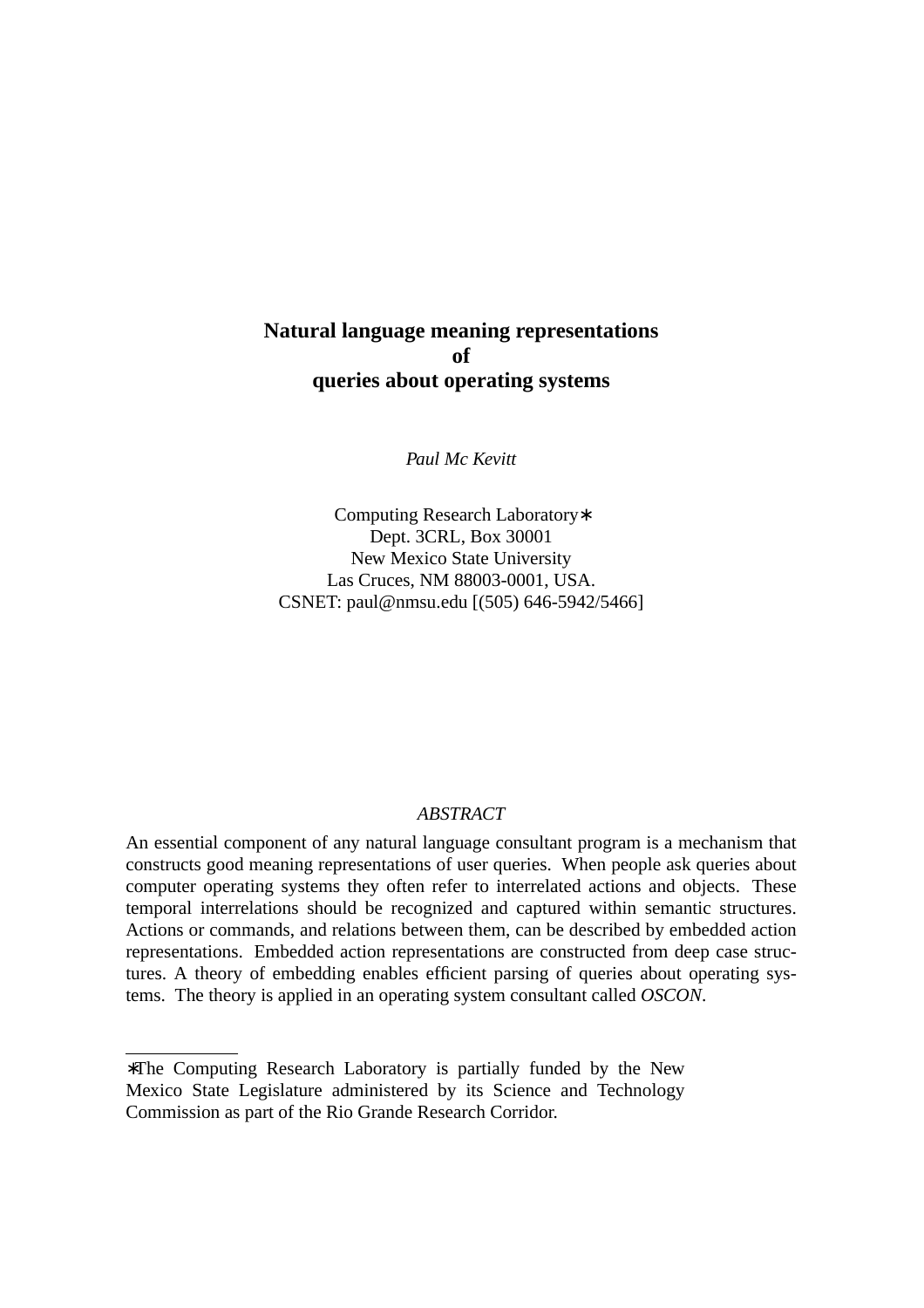### **0. Introduction**

When people ask queries about computer operating systems they often refer to interrelated actions and objects. It is possible to build a computer program which will answer natural language queries about computer operating systems. An essential component of any such program is a mechanism which constructs good meaning representations of user queries. Such representations will enable the correct understanding, by the program, of what the user is asking about.

A good way to understand the requirements of a natural language understander for operating systems is to build a theory about the way people use English to ask questions on these systems. For example people ask queries like, ''How do I print a file on the Xerox with pageheaders?'', or ''How do I spell a file and then have the mistakes printed on the Imagen?'' The former query has one action, that of *printing*, and the latter has two actions, that of *finding-mistakes* and *printing-on-Imagens*. Of course, some queries have no actions at all. These are queries like ''What is a file?'' or ''What is a pipe?'' Such queries are static and involve answers which are descriptive rather than dynamic. Therefore, operating system queries are about the dynamics of the system, i.e., queries about actions such as printing, removing or deleting; or about the statics of the system, i.e., queries about static objects such as files, file-structure, pipes, and so on. Hegner (1987) has termed the former *dynamic queries* and the latter *concept description queries*. It is necessary to develop some mechanism whereby meaning representations for multiple action queries can be integrated in a sensible manner. That is what this paper is about.

### **1. The Operating System CONsultant**

At the Computing Research Laboratory we are developing a natural language understander for an operating system consultant called OSCON. OSCON is being programmed in Kyoto Common Lisp. The system is intended to help novice and expert users learn operating system concepts. It is hoped that OSCON will answer user queries on many operating systems, although we are focusing on UNIX∗. Other computer operating systems of interest are TOPS-20†, VMS† and VM/CMS‡.

OSCON has a two-module architecture involving a natural language understander and a knowledge base. The natural language understander has the function of understanding and answering English queries. Query responses will be in English too. The knowledge base is detailed and formal and functions as a solving or answering module. The knowledge base is being constructed at the University of Vermont by Dr. Steve Hegner. Work on the knowledge base is discussed extensively in Douglass & Hegner (1982), Hegner & Douglass (1984) and Hegner (1987). The two-module architecture is one of the principle design features of OSCON. As pointed out by Hegner (see Hegner 1987, p. 1) the twomodule architecture facilitates an important principle on the separation of understanding and solving.

<sup>∗</sup> UNIX is a trademark of AT&T Bell Laboratories.

<sup>†</sup> TOPS-20 and VMS are trademarks of Digital Equipment Corporation.

<sup>‡</sup> VM/CMS is a trademark of International Business Machines Corporation.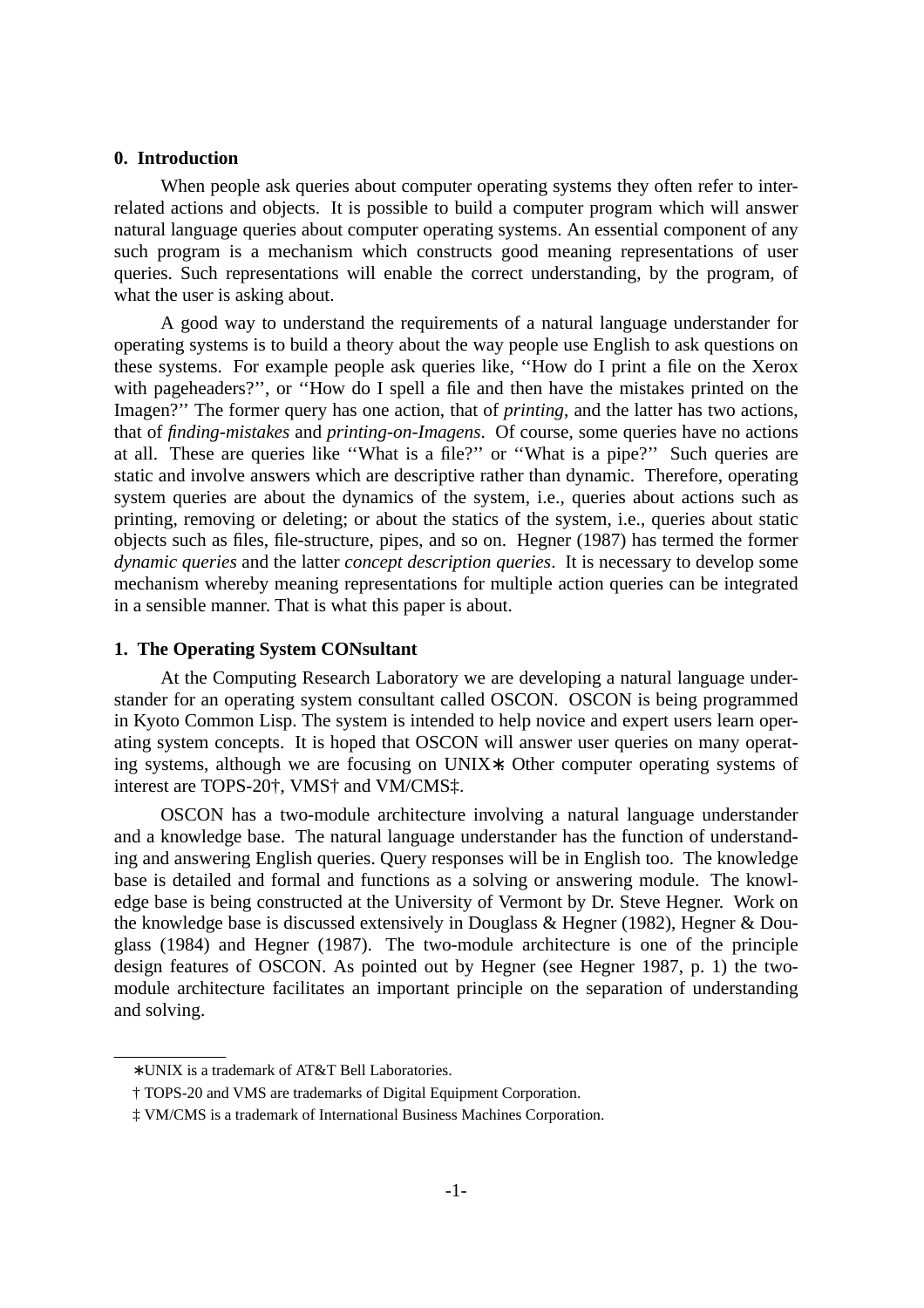#### **2. A theory of embedding**

We can assume that any query about operating systems includes a number of actions (which may be zero) and objects manipulated by those actions. Any meaning representation of a query must contain, in some semantic form, the actions and objects and how these are related together.

Dynamic queries containing more than one action are more difficult to deal with. There needs to be some way of relating actions together. Let's look at some more examples. In ''How do I send a troff file to the Imagen?'' there are two actions *troffing-a-file*, and then *sending-it-to-the-Imagen*. In the query, ''How do I remove a file printing on the Imagen?'' there are also two actions. Those are *printing-a-file* and then *removing-it*. What do we notice about the actions in each query? Each action is related temporally to other actions. One action is executed before another and the ordering is important.

To understand queries about operating systems we need to be able to recognize actions and objects in the input. To do that we need to represent actions and objects in the system. We need to represent the meaning of words if the system is to determine whether words in input sentences are actions or objects.

### **3. The components of a meaning representation**

To determine whether words in the input are objects or actions we need to represent the meaning of words in the system. Therefore we need a *dictionary* of words which tells us the type of each word. So, *print* will be represented as an action and so will *delete* and *move*. *Files* and *directories* will be typed as objects. We build a dictionary with entries like *(file location object)*, *(print action)*, *(directory location object)* and *(user actor)*. Notice that *file* and *directory* are marked as being specific types of objects — locations.

The next problem we must worry about is how to define allowable operations of actions. We should build some structures which represent various actions and how they relate to objects. Such structures would recognize incorrect operations of actions. A database of patterns is defined to represent legal action operations. Patterns are semantic templates for expected legal actions. We construct a pattern database with entries like *(observe-obj <actor> <object>)*. This entry tells us that a legal sentence could include actors observing objects. Thus the query, ''How do I see a file?'' would match this pattern. We can call the patterns *action templates*.

To build meaning representations for sentences, we need to be able to link action templates together by some means. To do that there needs to be some precise definition of what each action template means. Each action template should have an associated meaning structure. Such meaning structures should include actions, objects related to actions, types of those objects, and actors. We call such meaning structures *deep case structures* and one is shown in Figure 1.

Figure 1 is a case structure which tells us that to observe an object there can be an observer, an object of observation, and a location for the observation to occur. Each entity may have some *description* tagged to it. The case structure also references two frames. These are the action frames in the system that represent domain specific knowledge about operating systems. The structure and content of action frames is discussed in detail in Mc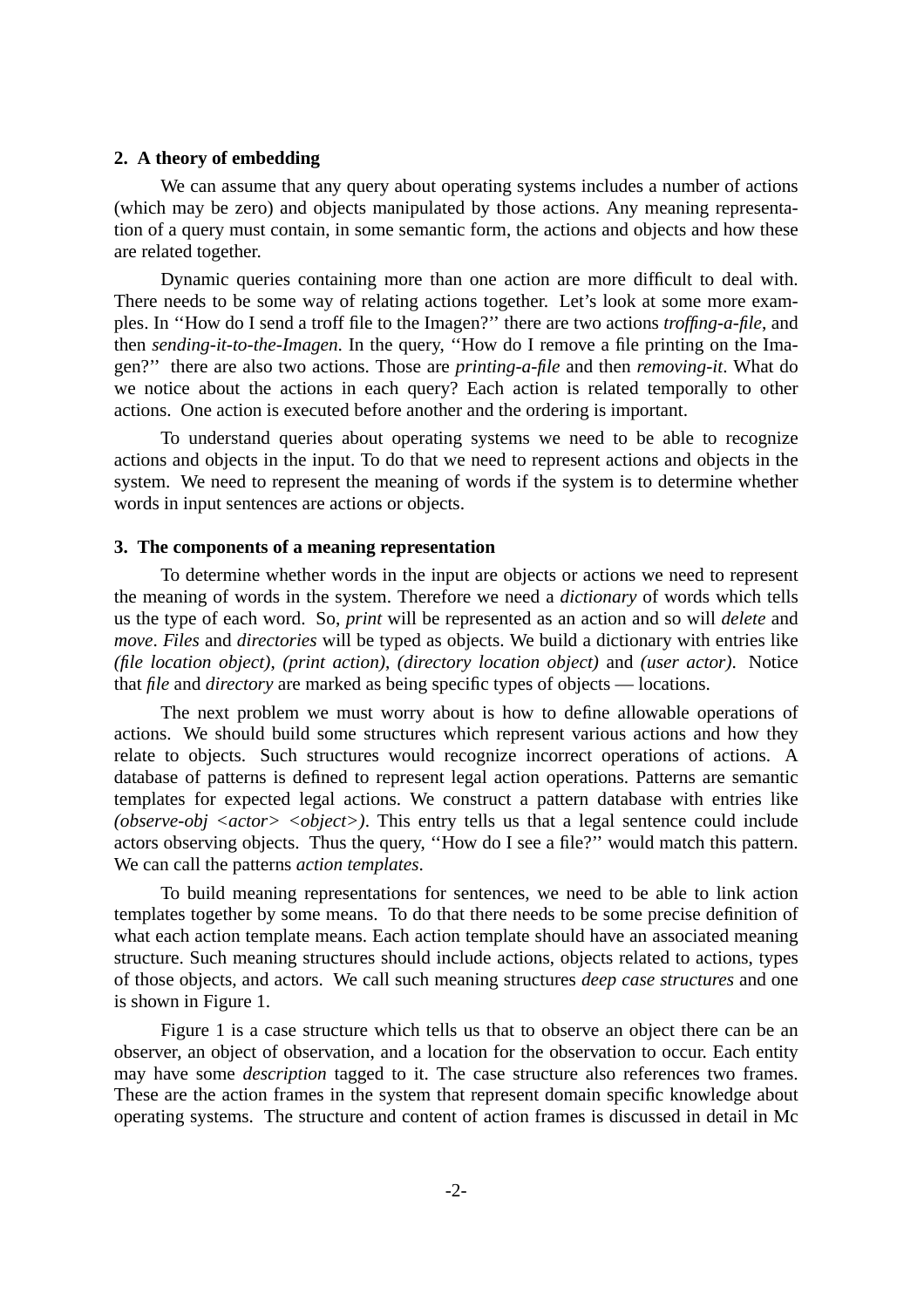**(observe-obj ((actor \_**∗**) (description \_)) ((object \_) (description \_)) ((location \_) (description \_)) (frames print list))**

*Figure 1.* Case structure for observing objects.

Kevitt & Wilks (1987). For this example the frames are print and list which specify printing-objects and listing-objects respectively. Already we note that domain specific information will be selected if this case structure is referenced. However, the frame references in case structures for action frames are not relevant here, although they are useful in other aspects of the OSCON system.

### **4. Embedded action representations**

As already mentioned, user queries about operating system commands contain embeddings of actions. It should be possible to create representations of nested or embedded deep case structures to describe interrelated actions. We can call such representations embedded action representations (EREPs). Operating system commands are related to each other in specific ways. When users ask questions about such actions they usually get these relations correct. Therefore, if we build EREPs from user queries, the EREPs should be a good approximation of the relations. This means that domain-specific structures produced from EREPs should often be correct. In fact, if the domain-specific structures are not correct, the input query also contains relations which are incorrect.

Examples of typical actions which can occur in EREPs are printing, listing and deleting. People can ask questions about UNIX such as, ''How do I print a listing of my directory?'', or ''I need to print a file.'' In the former example we build an EREP where the concept *listing* is embedded inside the concept *print* and in the latter case *print* is embedded inside *need*. These are examples of double embedding. Yet, triple embeddings result from queries such as "How do I delete a listing of my directory, printing on the Imagen." We will now go on to show how EREPs can be used to understand natural language queries.

<sup>∗</sup> We use the symbol ''\_'' to denote an unfilled slot in a case frame.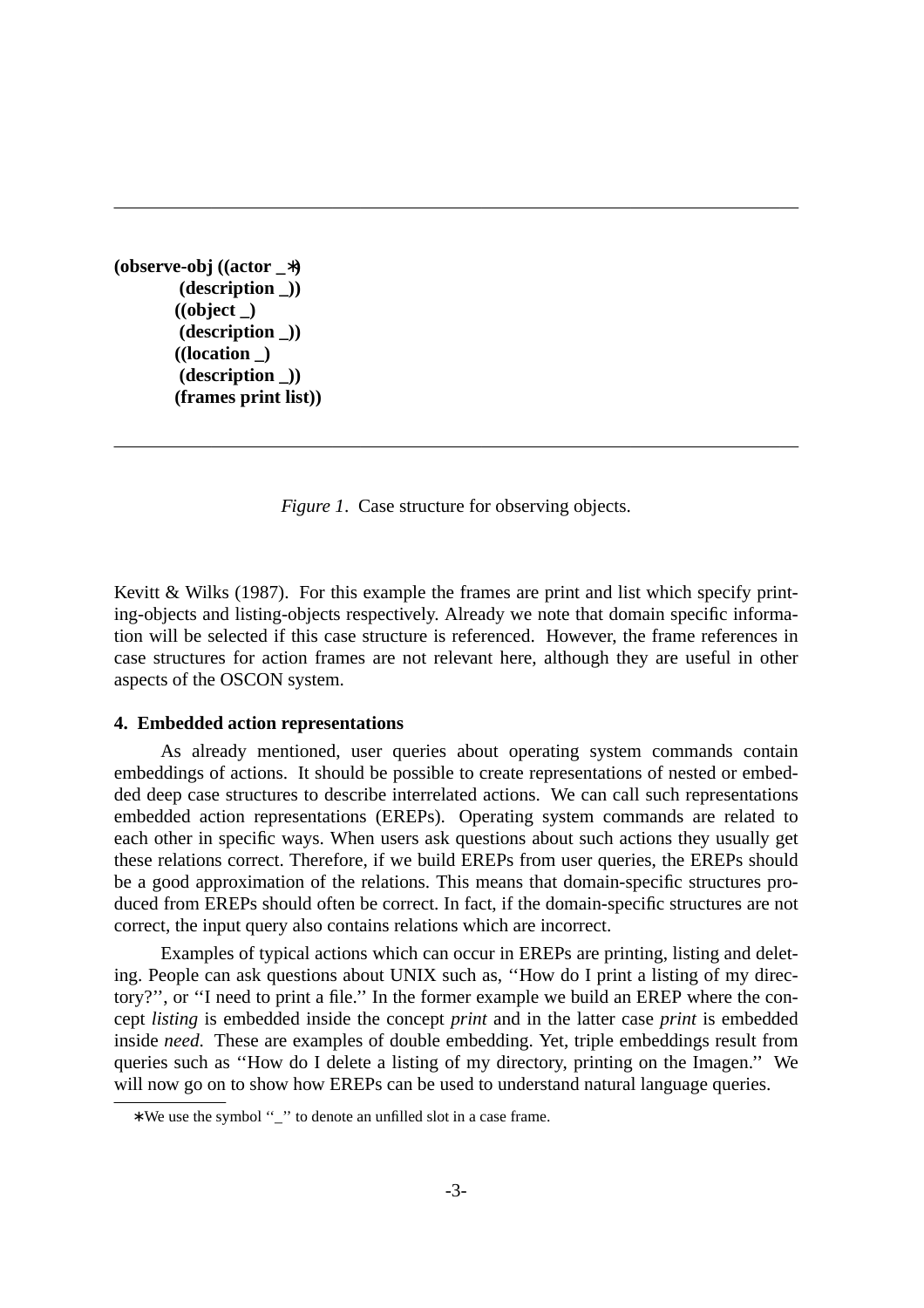## **5.** Null embedded queries  $({A_i}_{i=0,1})$

If a query involves no actions, or just one action, then there will be no embedding at all. If we use  $A_i$  to represent the number of actions in a query then null embedded queries are denoted by  $\{A_i\}_{i=0,1}$ . Concept description queries are simple questions about objects with no presence of operating system actions. Therefore, concept description queries will always exhibit null embedding. A typical example of a concept description query is the sentence, "What is read protection?" The action template *(be <object>)* is used in deciphering this query. *Protection* is defined under the category object from its dictionary entry i.e., *(protection object)*. The case structure for the *be* action template is instantiated to give the structure in Figure 2.

## **(be ((object PROTECTION**∗**) (description READ)) (frames protection))**

*Figure 2*. Instantiated case structure for 'be'.

Dynamic English queries illustrate null embedding when only one action is mentioned. For example, the query ''How do I delete a file?'' has a representation with no embedded actions at all. The query is parsed into the structure shown in Figure 3.

## **6.** Positively embedded queries  $({A_i}_{i \geq 2})$

There are many types of embedding present in meaning representations resulting from dynamic queries. We have already seen that dynamic queries exhibit null embedding. However they also exhibit positive embedding, which means that the query includes more than one action. We call queries with two or more actions positively embedded queries and they are denoted by  $\{A_i\}_{i\geq 2}$ . Such queries have at least one positive embedding with one action inside another. Also, we have discovered that there are many types of positive embedding and there are different ways of recognizing and processing these.

#### **6.1. Explicit embedding**

Explicit embedding occurs in representations for queries involving two or more actions. For example, the meaning representation for the query ''How do I print a listing of

<sup>∗</sup> In the following case structure diagrams capitalized items indicate values filled in from dictionary entries.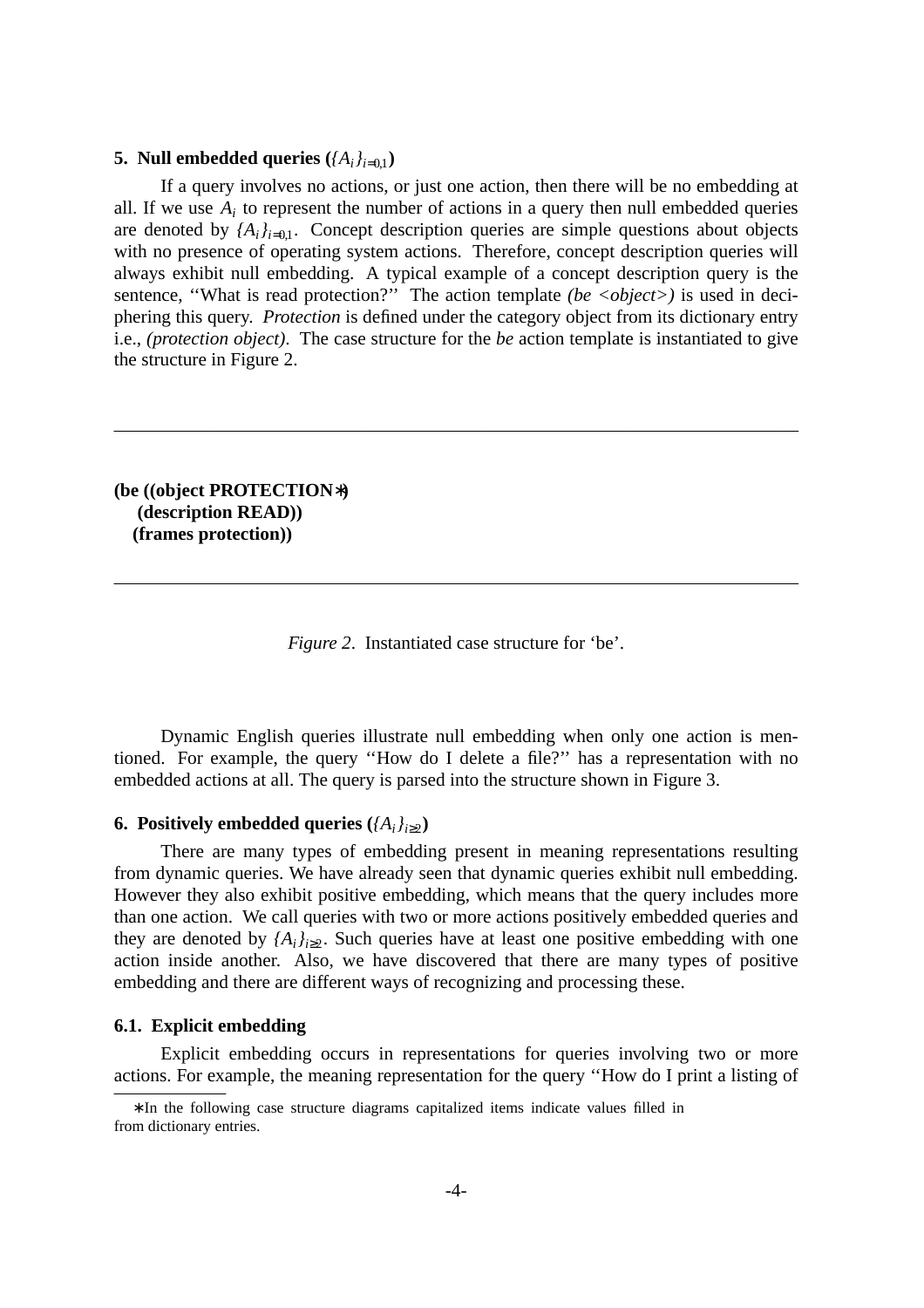**(delete-obj (actor USER) ((object FILE) (description quantity ONE)) (frames remove))**

*Figure 3*. Instantiated case structure for 'delete-obj'.

my directory?'', has the concept of listing embedded inside the concept of printing. In processing this query, an *observe-pat* case structure is instantiated to give Figure 4.

**(observe-pat (actor USER)**

(case (observe-obj (actor \_) ((object DIRECTORY) (description quantity ONE) (description owner USER)) (frames print list))) **(frames print list))**

*Figure 4*. Meaning representation exhibiting explicit embedding.

Figure 4 shows that deep case representation for listing is nested inside the representation for printing. The actor slot in the outer case representation is instantiated to be USER. The inner case structure contains directory as an object because the actor is asking about listing directories. In Figure 4 we note that the actor slot in the inner case structure is not instantiated. However, this information would be determined from the outer case structure and promoted inwards.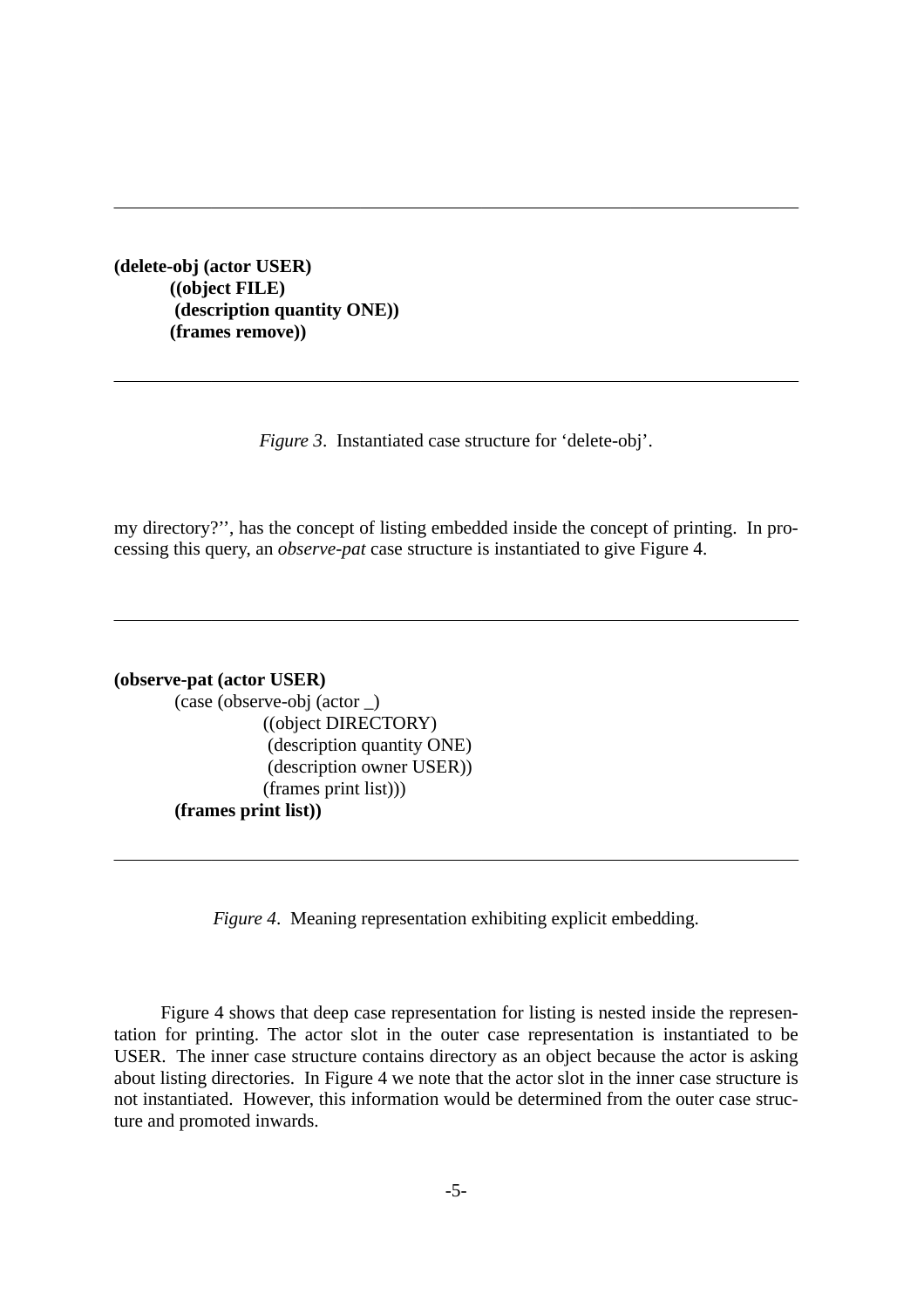### **6.2. Implicit embedding**

Some word in a user query may indicate implicitly the existence of another action although this action is not mentioned directly. Say, for example, the system is given the query, ''How do I delete mail files?'' Naively, the system would believe that the user just wants to delete an object called *file* with description *mail*. The system would overlook the fact that another action (in this case *mail*) has created the object. In deriving a meaning representation for this example a first step would be to construct the structure in Figure 5.

**(delete-obj (actor USER) ((object FILE) (description quantity MORE-THAN-ONE) (description type MAIL)) (frames remove))**

*Figure 5*. Implicit embedding I.

Now, to solve the problem of not recognizing implicit embedding, each object could be checked every time a representation is produced to establish whether that object or action refers to another action template. In this case, *mail* is recognized as possibly referencing another action. Indeed, *mail* (a description on the object *file*) references the action template *send* and its respective case structure. After some processing the EREP in Figure 6 is computed. It is noted that in Figure 6 the concept *send* is embedded inside the concept *remove*. The actor as user is expressed inside each case structure. The send case structure represents the fact that the user wishes to remove more than one file by the quantity descriptor.

### **6.3. Shadowed embedding**

Often actions such as *wanting* or *needing* can shadow the UNIX action which is more important for the system to locate. Although we are primarily concerned with locating UNIX concepts, we do realize the importance of shadowing actions. Such actions are very useful in detecting the goals of the user (see Wilensky et al. 1984, p. 589). The direction of reading the input query is important because shadowing may occur while reading a sentence in one direction although it does not in the other. Examples of shadowing exist in sentences like ''I would like to delete a file'', and ''I need to print a file''. On reading the latter query from left to right *need* shadows *print*. However, if the query is read right to left we get ''A file, to print, I need?'' In this case *print* is not shadowed. Yet, OSCON reads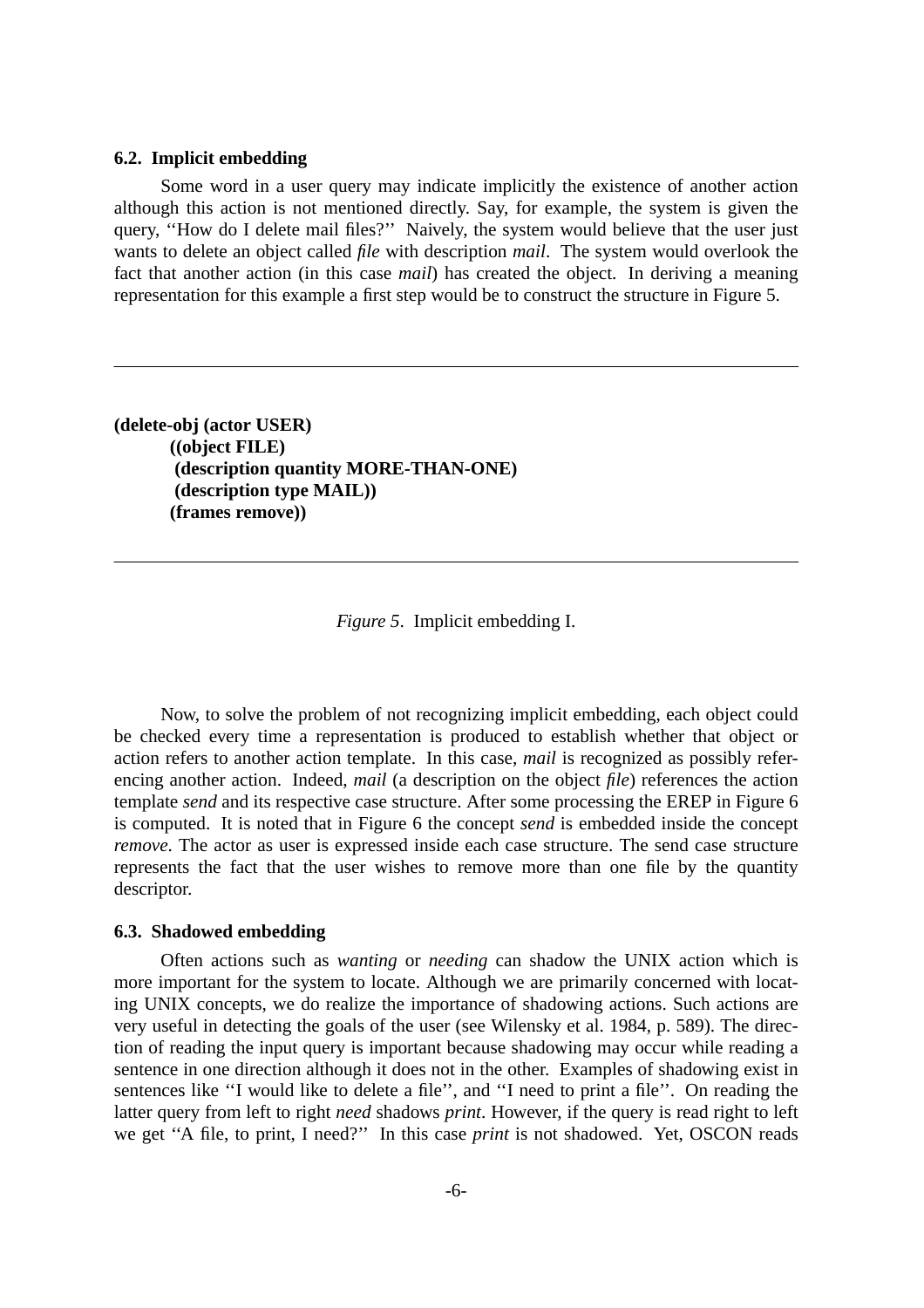**(remove (actor USER)** (case (send (actor USER) ((object FILE) (description quantity MORE-THAN-ONE)) (frames MAIL))) **(frames remove))**

*Figure 6*. Implicit embedding II.

sentences left to right and therefore it needs to know about shadowing. There are action templates for shadowing verbs in the pattern database such as, (s-verb <actor> <pattern>). For the query, "I need to print a file?" the meaning representation shown in Figure 7 is formed.

**(s-verb (need) (actor USER) (case (observe-obj (actor USER) ((object FILE) (description quantity ONE)) (frames print list))))**

*Figure 7*. Shadowed embedding.

We note that the s-verb case structure has only one case slot other than *actor*, called *case*. The actual shadowing verb used in the sentence is tagged onto the EREP as it may be useful in later processing. As already mentioned, such information would be useful for discovering the intention of the user.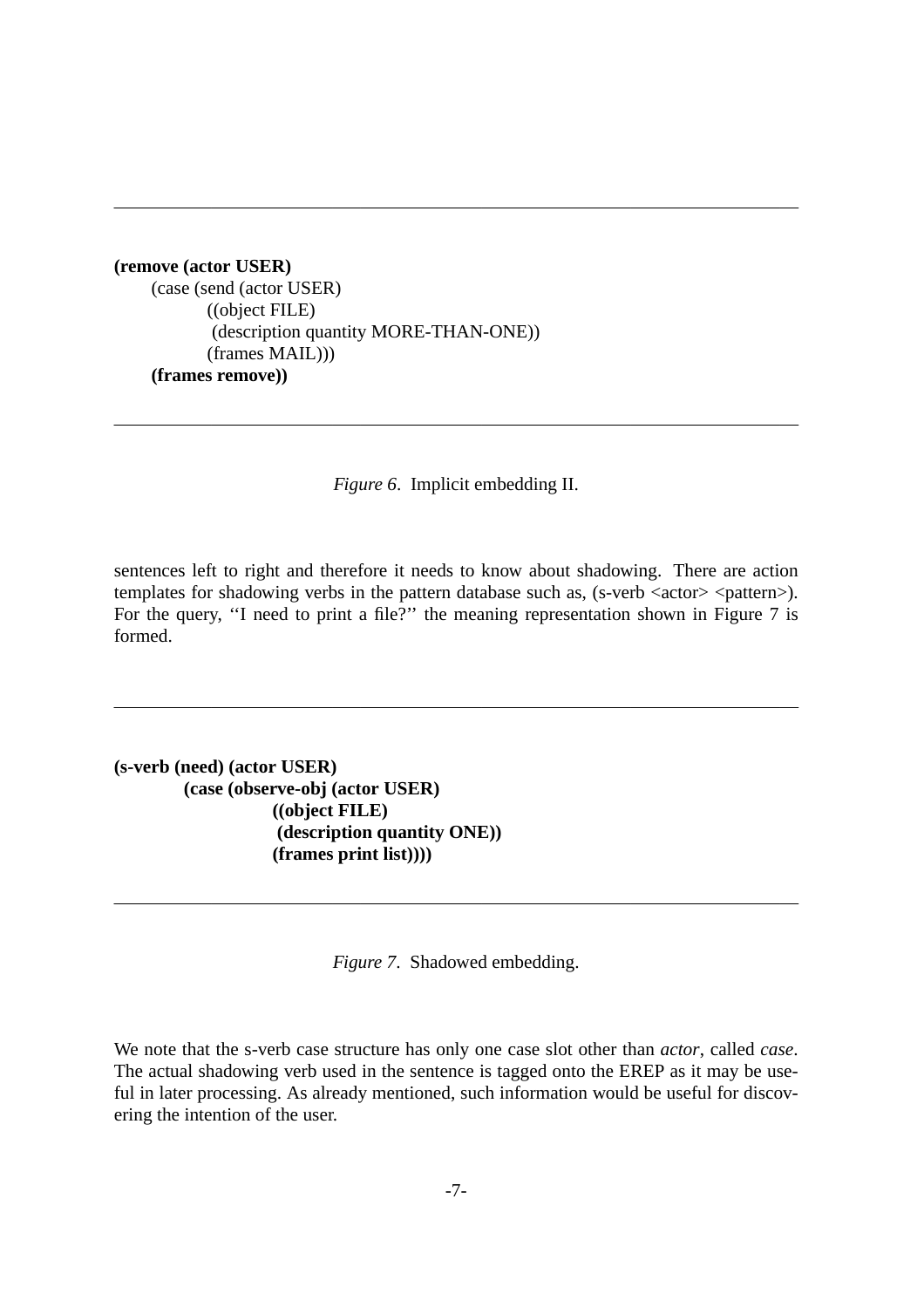#### **6.4. The intricacy of redundant embedding**

Representations with redundant embedding are more a characteristic of the parsing strategy than a characteristic of English. For example, while parsing the query ''How do I use print to print a file?'', the case structure for observing objects would become embedded within itself. This happens because of implicit embedding rules. In effect, (1) the user has mentioned printing files, and (2) the user has also mentioned the operation for doing so i.e., *print*. It would certainly be a mistake to embed in examples such as this and OSCON must have strategies to recognize redundant embedding. For this example the system produces the case structure in Figure 8.

**(s-verb (use) (actor USER) (object PRINT) (case (observe-pat observe-obj) (actor \_) ...) (frames FRAME (object)))**

*Figure 8*. Redundant embedding I.

From the previous example of implicit embedding we notice that the system would find PRINT and believe there should be another embedding of the *observe-obj* case structure. Yet, this is wrong because the case structure for observing objects already exists. There must be another rule which recognizes that implicit embedding is not carried out if there appears to be redundancy. Therefore, a counter rule will dictate that PRINT does not call up another case structure. Yet, we must be careful in applying the counter rule too. For example, "How do I print listed files?" involves an embedding of *observe-obj* inside *observeobj*. The inner case structure for listing is referenced again by implicit embedding techniques and the problem here is that we really do wish to embed. There seems no way out of all this. But, look again at the example of redundant embedding. We notice that the query contains the shadowing verb *use* and that is what the system needs to look for while applying the counter rule. The system will correctly represent the query "How do I use print to print a file?'' as Figure 9. It is noted in Figure 9 that objects have been promoted inwards from the query. The clause ''...to print a file'' instantiates objects in the inner case structure. No frames are called forward by FRAME (object) because of the counteractive rule for redundancy. Note however, that in a query like ''How do I use print?'' FRAME (object) would call forward these frames as they are not referenced in any inner embedded case structure.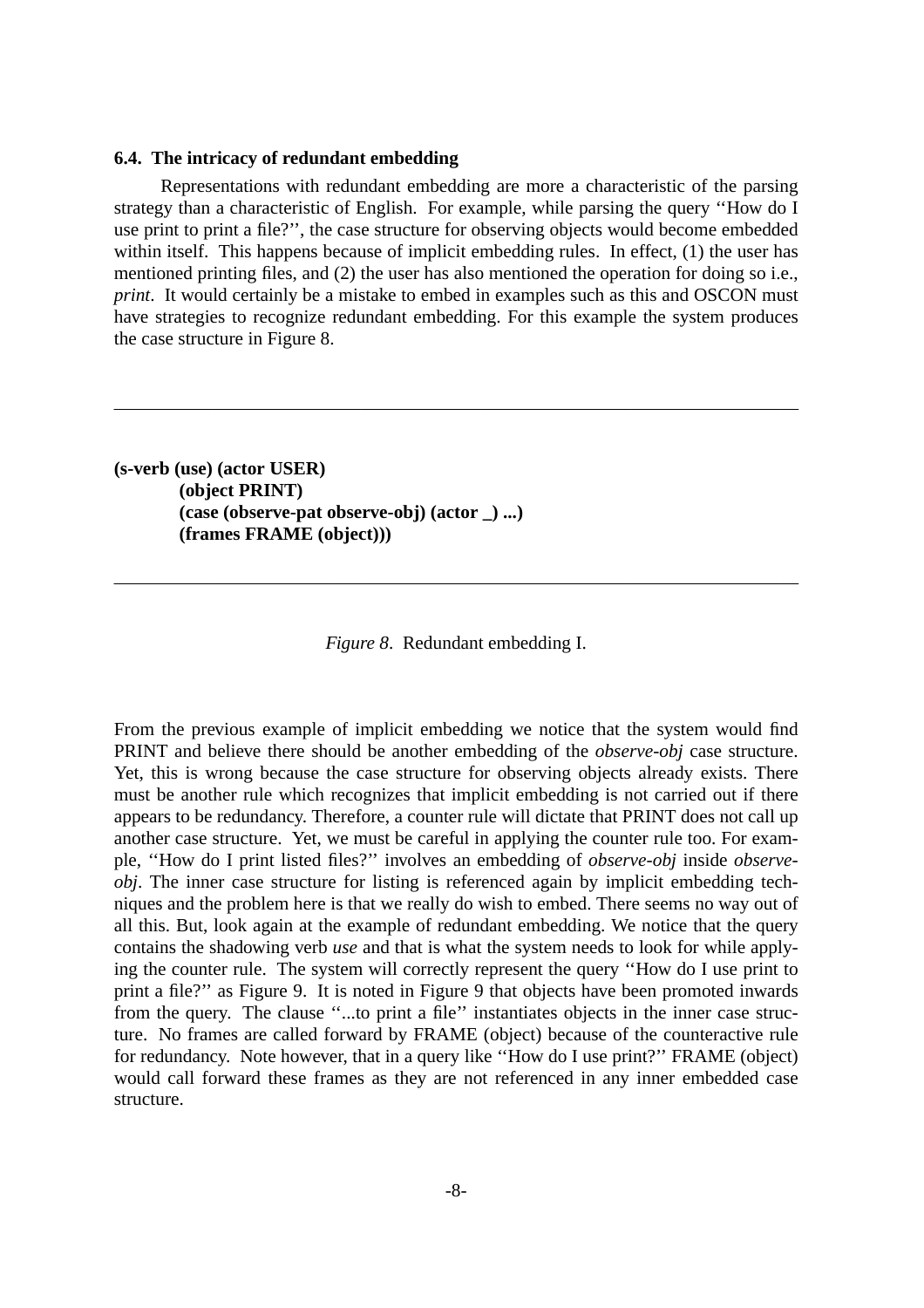**(s-verb (use) (actor USER) (object PRINT)** (case (observe-obj (actor USER) ((object FILE) (description quantity ONE)) (frames print list)))) **(frames NIL))**

*Figure 9*. Redundant embedding II.

#### **7. Other work on meaning representations**

There has been much work on building meaning representations of natural language utterances and we can not claim to do justice to all of those here. We shall begin with representations of natural language utterances on operating systems and then move on to more general approaches to meaning representation.

The theory of how to represent natural language queries in the Unix Consultant (see Wilensky et al., 1986) has evolved over a number of years. Initially, the system used a phrasal analyzer called PHRAN (see Arens, 1986; Wilensky et al., 1984) which read sentences in English and produced representations to decode their meanings. PHRAN contained a knowledge base of pattern-concept pairs where patterns were descriptions of literal utterances that had many different levels of abstraction. For example, *<person> <give> <person> <object>* is a phrasal pattern. Each pattern had an associated conceptual template which is a piece of meaning representation. For example, associated with the phrasal pattern *<nationality> restaurant* is a conceptual template denoting a restaurant that serves <nationality> type food. PHRAN's use of patterns and concepts is similar to our use of action templates and case structures. However PHRAN is a general parser and not specifically geared towards operating systems. There was no theory of embedding to contend with our own. Therefore, although PHRAN was a good general mechanism for producing meaning representations of English it was not very efficient as a parser of queries about operating systems.

The latest Unix Consultant implementation (see Wilensky et al., 1986) involves a new parser called ALANA (Augmentable LANguage Analyzer) developed by Cox (1986). ALANA is an extension of the PHRAN parser described above. Although ALANA is a more advanced parser than PHRAN there is no description of how the parser may handle multiple action queries. Any discussion of ALANA shows only how single action queries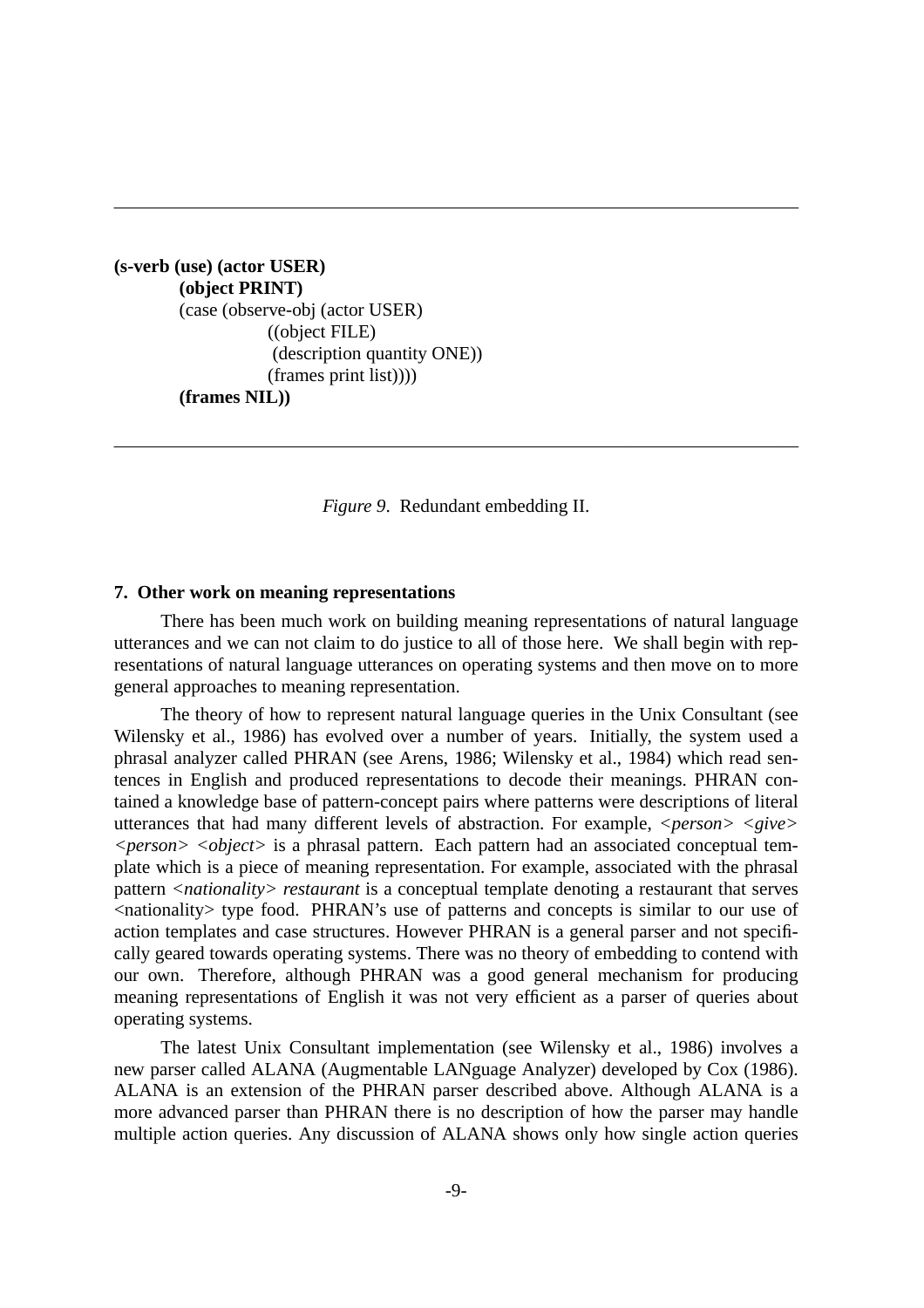are handled. Again, there is no description of an alternative theory that competes with ours of embedding.

Douglass & Hegner (1982) used case frames in the front end for the Unix Computer Consultant (UCC) system. Case frames were templates representing the main action of a clause and the constituents of the action, such as the actor and recipient of the action. The case frames corresponded to logical operations in an operating system, and therefore formed the main link between English-language operating system concepts and the formal semantic definitions of specific UNIX commands. The problem with these case frames was that they were too far removed from natural language input to be useful and also there was no great theory of how to combine case frames together to formulate good meaning representations of complex queries.

The SINIX consultant involves a natural language interface which produces meaning representations of English sentences. Although the SINIX parser (see Kemke 1986, Section 2.6.3) uses case structures to build up sentence case frames we find little description of a theory on how case structures may be combined efficiently.

Fillmore (1968, 1977) discusses how natural language sentences can be understood using knowledge in a form of case structures. Case structures are frames into which verbs may be parsed. Fillmore concerns himself more with the syntax of verbs than their semantics. Different verbs may link to a number of different frames and he explains which verbs are constrained to which cases in which frames. Although Fillmore gives a good description of different verbs and their properties he does not concern himself with the semantic questions of verbs like *print* affecting objects like *files* or directories. He does not describe any theory of embedding where different structures for various verbs can be linked together. He is largely concerned with single action sentences. Fillmore helps us in defining properties of verbs but not how such verbs are integrated in an operating system consultant.

Schank (1975) has worked on a deep representation of natural language sentences called *conceptual dependency*. Schank intends a very deep representation because he wishes to have a language free form. His representation is similar to our deep case structures. Schank's theory entails a reduction of all utterances to combinations of primitive *predicates* chosen from a set of twelve *actions* plus state and change of state, together with the primitive *causation*, and seven role relations or *conceptual cases*. Schank sets up case frames for primitive acts as opposed to Fillmore's concentration on the surface verbs of English.

Wilks (1975a, 1975b, 1976, 1978a, 1978b) developed a natural language understanding program which parsed English text into deep meaning representations. Wilks' parser constructed a meaning representation made up of *templates*, having the basic form of *agent-action-object* which are integrated by the use of *paraplates* and *inference rules*. The *templates* are built up from *formulas* which represent individual word senses. In the discussion of meaning representations above there is no discussion of semantic formulas because information about such word senses would already be maintained in the parser that analyzes English input. Our deep case structures are like Wilks' templates as they contain actions, objects and agents. Wilks' idea of building paraplates from templates parallels ours of building EREPs from case structures. However Wilks would have different templates for different clauses whereas we only have different templates for different verbs.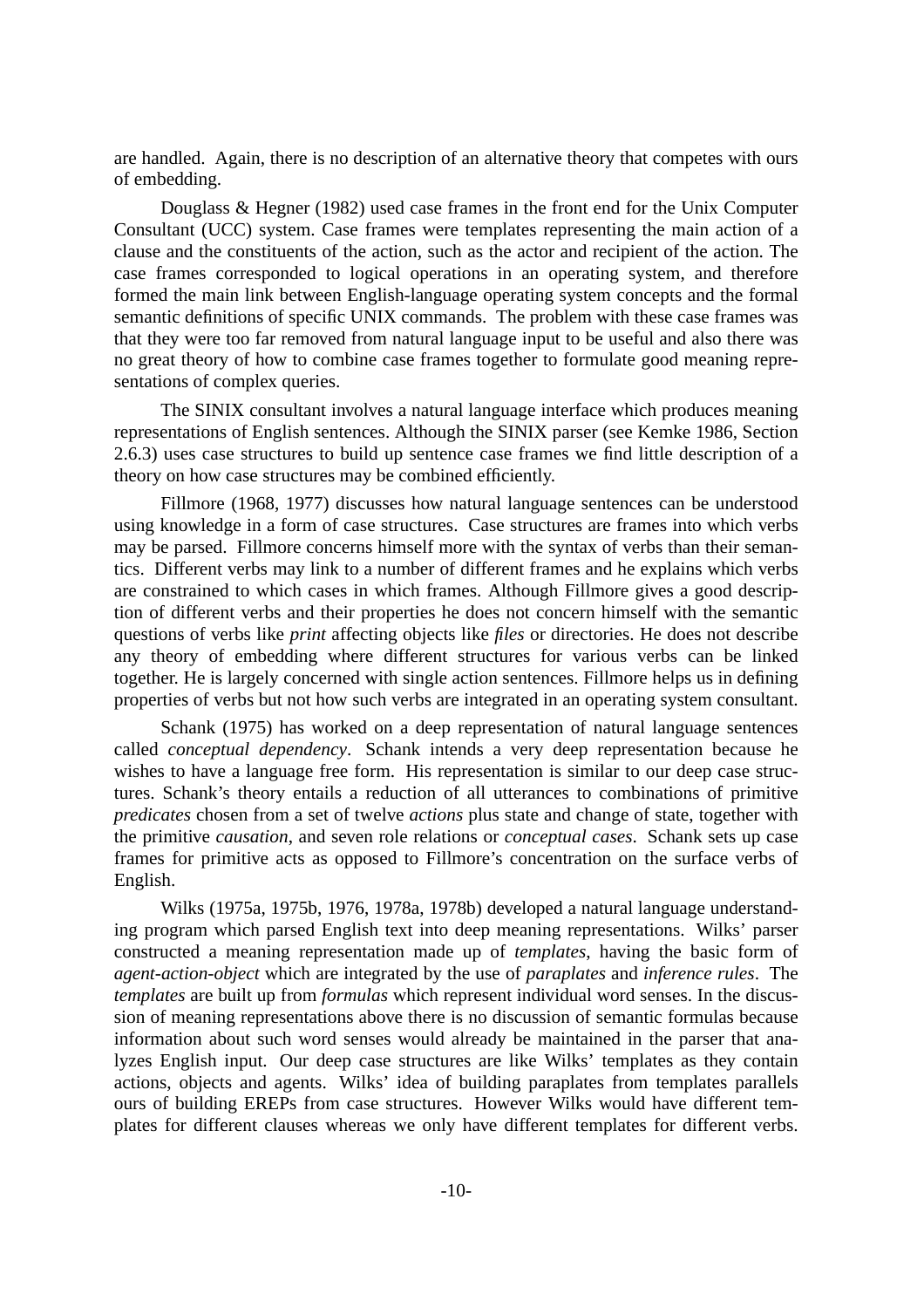Also Wilks talks of linking paraplates with cases, whereas we talk of linking case structures by embedding them inside each other to denote temporal relations. In other words, we are talking at a more pragmatic level than a semantic one. Of course the semantic structures do exist in the parser that analyzes input. Another difference between our EREPs and Wilks' paraplates is that the action representations are constructed on the fly whereas Wilks' paraplates already exist in the system.

## **8. Embedded representations are useful**

Embedded action representations are a precise means of formalizing meaning relations between UNIX actions. English queries involving interrelated actions can be understood effectively using these action representations. The most significant feature of EREPs is that because they maintain an implicit notion of time, or ordering of actions, there is no need to represent temporal orderings themselves. These are already inherently provided by the representation itself.

There is much work yet to be done on our meaning representations. For example we believe that negation can be handled as a type of embedding. The query ''I can not delete my file?'' can be interpreted as an embedding of *deleting* inside *not* with the s-verb *can*. We have not defined the rules for matching case structures to output from a parser, or promoting objects form one embedded action to another. There has been no discussion of the mechanisms involved in rejecting incorrect action relations occurring in user queries. This would happen if a user query did not match one of the action templates. For example a PRINT action could never be nested inside a DELETE action when they apply to the same file because if a file is deleted it is not possible to print the file. A lot of work needs to be done on determining what to do when such errors are detected. Early detection of such pragmatic user errors will increase the efficiency of the operating system consultant.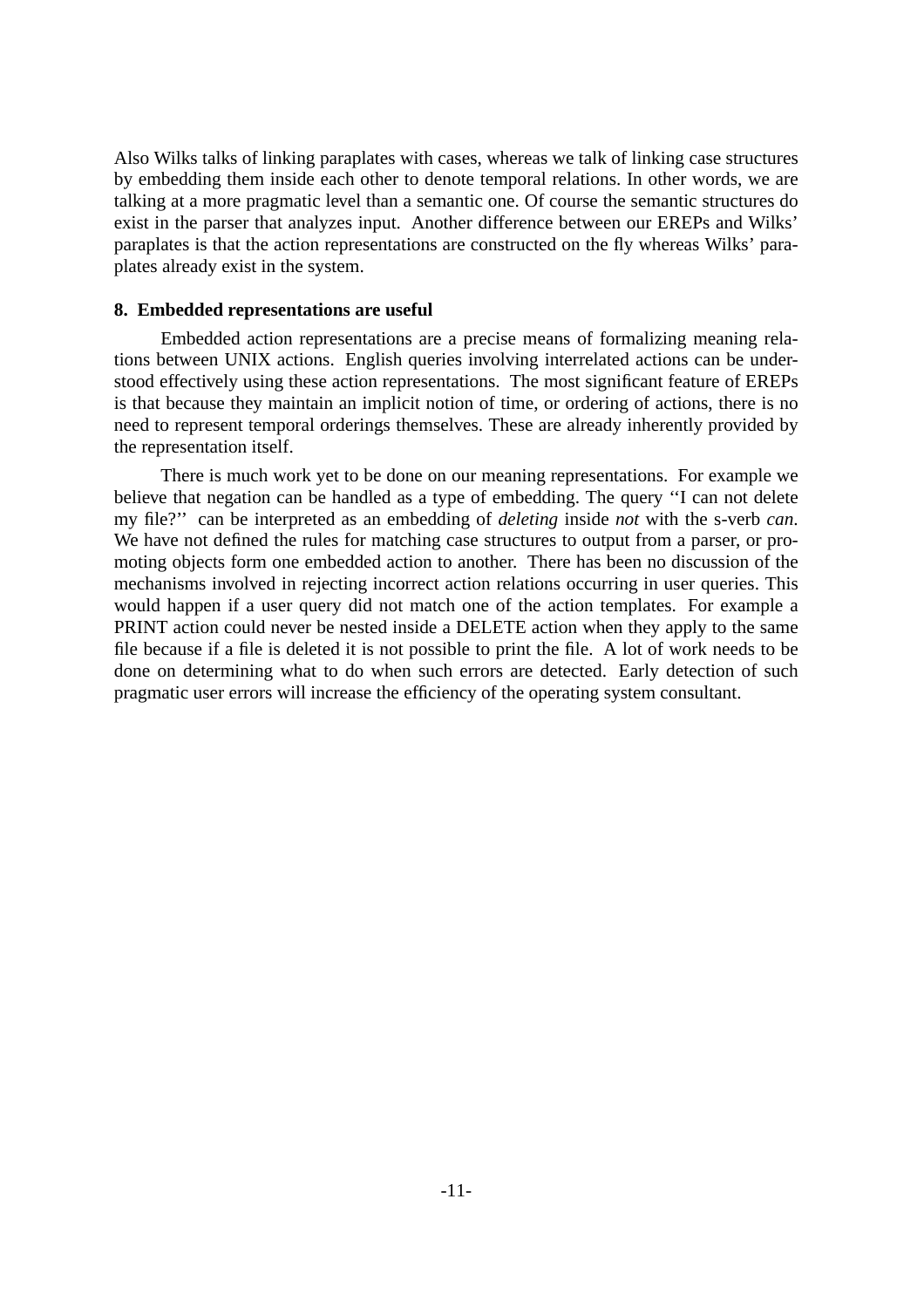# **References**

- Arens, Yigal (1986) *CLUSTER: An approach to contextual language understanding.* Report No. UCB/CSD 86/293, Computer Science Division (EECS), University of California, Berkeley, California 94720, April.
- Cox, Charles A. (1986) *ALANA Augmentable LANguage Analyzer*. Report No. UCB/CSD 86/283, Computer Science Division (EECS), University of California, Berkeley, California 94720, January.
- Douglass, Robert J. & Stephen J. Hegner (1982) *An expert consultant for the UNIX operating system: Bridging the gap between the user and command language semantics*. In Proc. Fourth National Conference of the Canadian Society for Computational Studies of Intelligence (CSCSI)/SCIEO Conference, Saskatoon, Saskatchewan, pp. 119-127, May.
- Fillmore, C.J. (1968) *The case for case*. In Universals in Linguistic Theory, E. Bach and R. Harms (Eds.), pp. 1-90. New York: Holt, Rinehart and Winston.
- Fillmore, C.J. (1977) *The case for case reopened*. In Syntax and Semantics, Peter Cole and Jerrold M. Sadock (Eds.), pp. 59-81. New York: Academic Press.
- Hegner, Stephen J. & Robert J. Douglass (1984) *Knowledge base design for an operating system expert consultant*. In Proc. of the Fifth National Conference of the Canadian Society for Computational Studies of Intelligence (CSCSI), pp. 159-161, London, Ontario, December.
- Hegner, Stephen J. (1987) *Representations of command language behavior for an operating system expert consultation facility*. Technical Report CS/TR87-02, CS/EE Department, University of Vermont, Burlington, Vermont, USA.
- Kemke, Christel (1986) *The SINIX Consultant Requirements, Design, and Implementation of an intelligent Help System for a UNIX Derivative*. Universitat des Saarlandes, KI-Labor (SC-Project), Bericht Nr. 11, October.
- Mc Kevitt, Paul & Yorick Wilks (1987) *Transfer Semantics in an Operating System Consultant: The formalization of actions involving object transfer,* In Proceedings of The Tenth International Joint Conference on Artificial Intelligence (IJCAI-87), Vol. 1, pp. 569-575, Milano, Italy, August.
- Schank, R.C. (1975) *Conceptual information processing*. Amsterdam: North-Holland.
- Wilensky, Robert, Yigal Arens & David Chin (1984) *Talking to UNIX in English: An overview of UC*. Communications of the ACM, Vol. 27, No. 6, June, pp. 574-593.
- Wilensky, Robert, Jim Mayfield, Anthony Albert, David Chin, Charles Cox, Marc Luria, James Martin and Dekai Wu (1986) *UC — a progress report*. Report No. UCB/CSD 87/303, Computer Science Division (EECS), University of California, Berkeley, California 94720, July.
- Wilks, Yorick (1975a) *An intelligent analyser and understander of English*. Communications of the Association of Computing Machinery (ACM), Vol. 18, pp. 264-274.